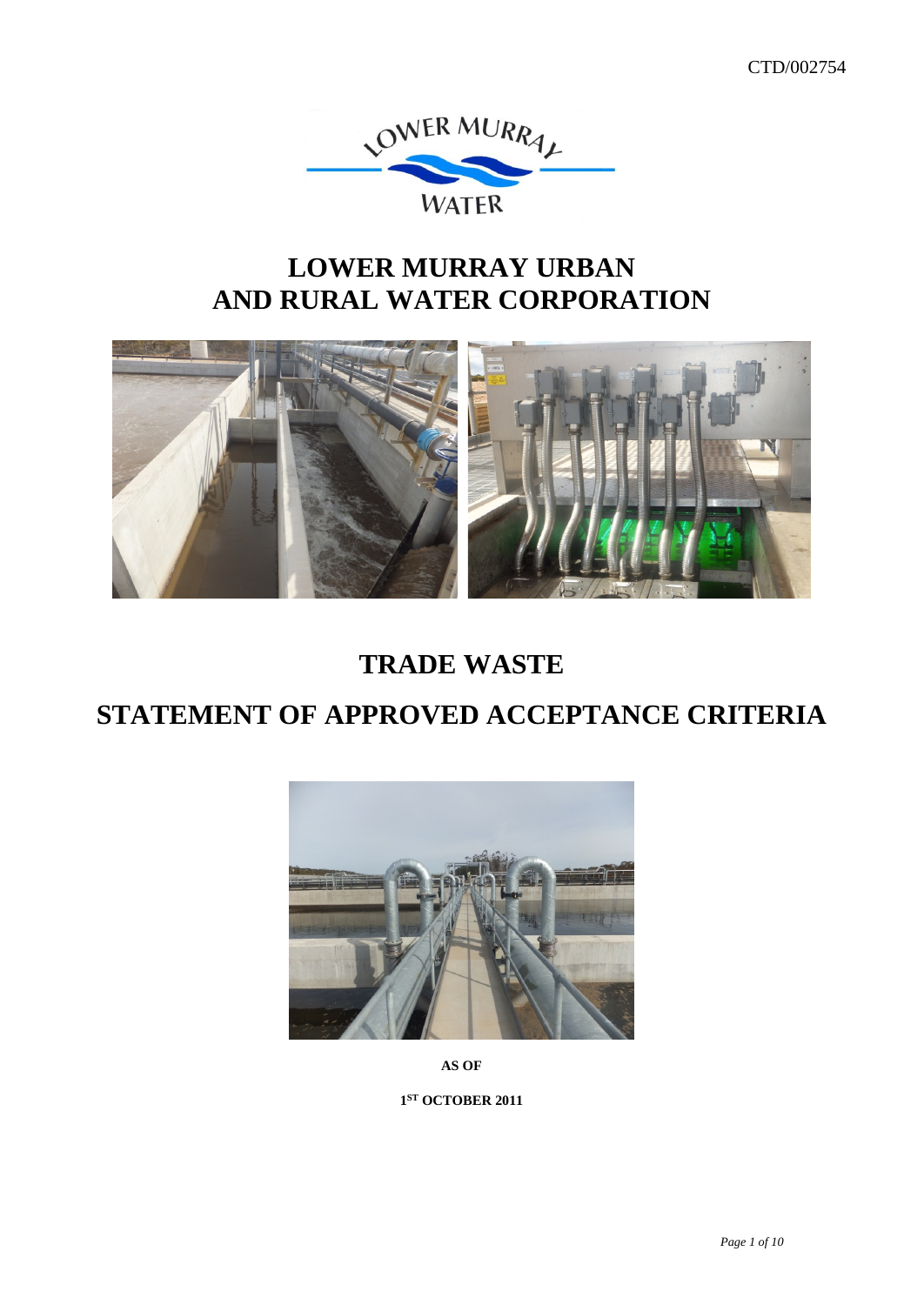#### **LOWER MURRAY URBAN AND RURAL WATER CORPORATION**

#### **TRADE WASTE**

### **STATEMENT OF APPROVED ACCEPTANCE CRITERIA**

#### **SECTION (A)**

The nature and concentration level of the components and characteristics of any waste discharged to a sewer or drain, shall comply at all times with the standards and other requirements for the acceptance of such components and characteristics as are specified in this Statement of Approved Acceptance Criteria, except where the nature and levels of such components and characteristics are varied by Lower Murray Urban And Rural Water Corporation (LMW) in accordance with its Trade Waste Terms & Conditions.

#### **1. PHYSICAL CHARACTERISTICS**

#### **1.1 Temperature:**

The temperature shall not exceed 38 degrees Celsius.

#### **1.2 Solids**

- a) Gross solids must be able to pass through a bar screen with 13mm spaces between the bars.
- b) The Suspended Solids concentration shall not exceed 600 mg/L.
- c) The total dissolved solids concentration in any waste shall be subject to the approval of LMW having regard to the effect on sewage treatment process and plant effluent requirements.
- d) No fibrous material which in the opinion of LMW is likely to cause obstructions in the sewer or drain shall be present.

#### **1.3 Oils and Greases**

- a) There shall be no free or floating layer.
- b) Emulsified mineral oil, fat or grease which in the opinion of LMW is not biodegradable shall not exceed 200 mg/L as Trichlorotrifluoroethane extractable matter when the emulsion is stable at a temperature of 15 degrees Celsius, and when the emulsion is in contact with raw sewage within the range pH 4.5 to pH 10.0.
- c) Emulsified oil, fat or grease which in the opinion of LMW is biodegradable shall be permitted when the emulsion is stable at a temperature of 15 degrees Celsius, and when the emulsion is in contact with raw sewage within the range pH 4.5 and pH 10.0.
- d) Emulsified oil, fat or grease shall not exceed 100 mg/L as Trichlorotriflouroethane extractable matter when the emulsion is unstable at a temperature of 15 degrees Celsius and when the emulsion is in contact with raw sewage within the range of pH 4.5 and pH 10.0.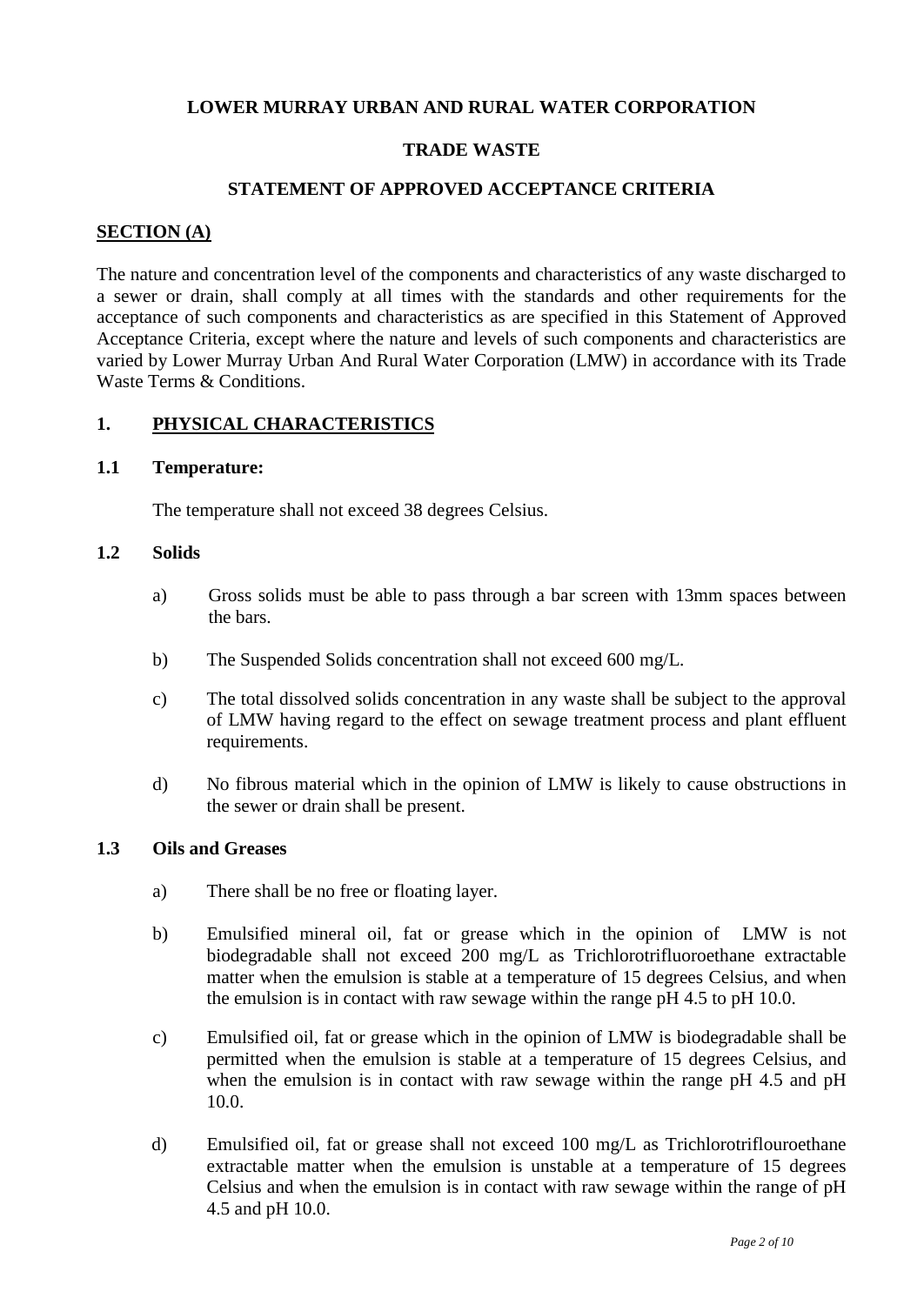## **1.4 Organic Liquids**

- a) There shall be no free layer of organic liquids.
- b) No waste which may be flammable, explosive or toxic to any person, to sewage treatment process of LMW, or to the environment receiving treated effluent or may be harmful to the composition of the sewer or other equipment comprising the sewerage system shall be discharged to a sewer or drain without the written approval of LMW.

#### **1.5 Resins**

The concentration of natural or synthetic resins, plastic monomers, synthetic adhesives, unstable rubber or plastic emulsions or any like material shall not exceed those permitted by LMW.

#### **1.6 Latex Emulsions**

(a) In this clause -

"biodegradable" in relation to trade waste means that, in the opinion of Lower Murray Water, the total organic carbon content of the trade waste would decrease by at least 90% when submitted to the sewage treatment process employed by the Company for that waste;

"latex emulsion" includes an emulsion containing paint, adhesive, rubber, plastic or similar materials.

"stable latex emulsion" means a latex emulsion in which the solids deposited in a filter do not increase by more than 200 mg/Litre when the emulsion –

- (i) is at 15 degrees Celsius; and
- (ii) is in contact with raw sewage and the resulting mixture has pH no less than 4.5 and no greater than 10.0.
- (b) The Customer may discharge trade waste containing a biodegradable stable latex emulsion.
- (c) The Customer must not discharge trade waste containing a stable latex emulsion, which is not biodegradable at a concentration greater than 1,000 mg/Litre of total solids.
- (d) The Customer must not discharge trade waste containing an unstable latex emulsion.

### **1.7 Radioactivity**

Wastes shall comply with the standards specified in the Health (Radiation Safety) Regulations 1984, made pursuant to the provisions of the Health Act 1958, as amended from time to time.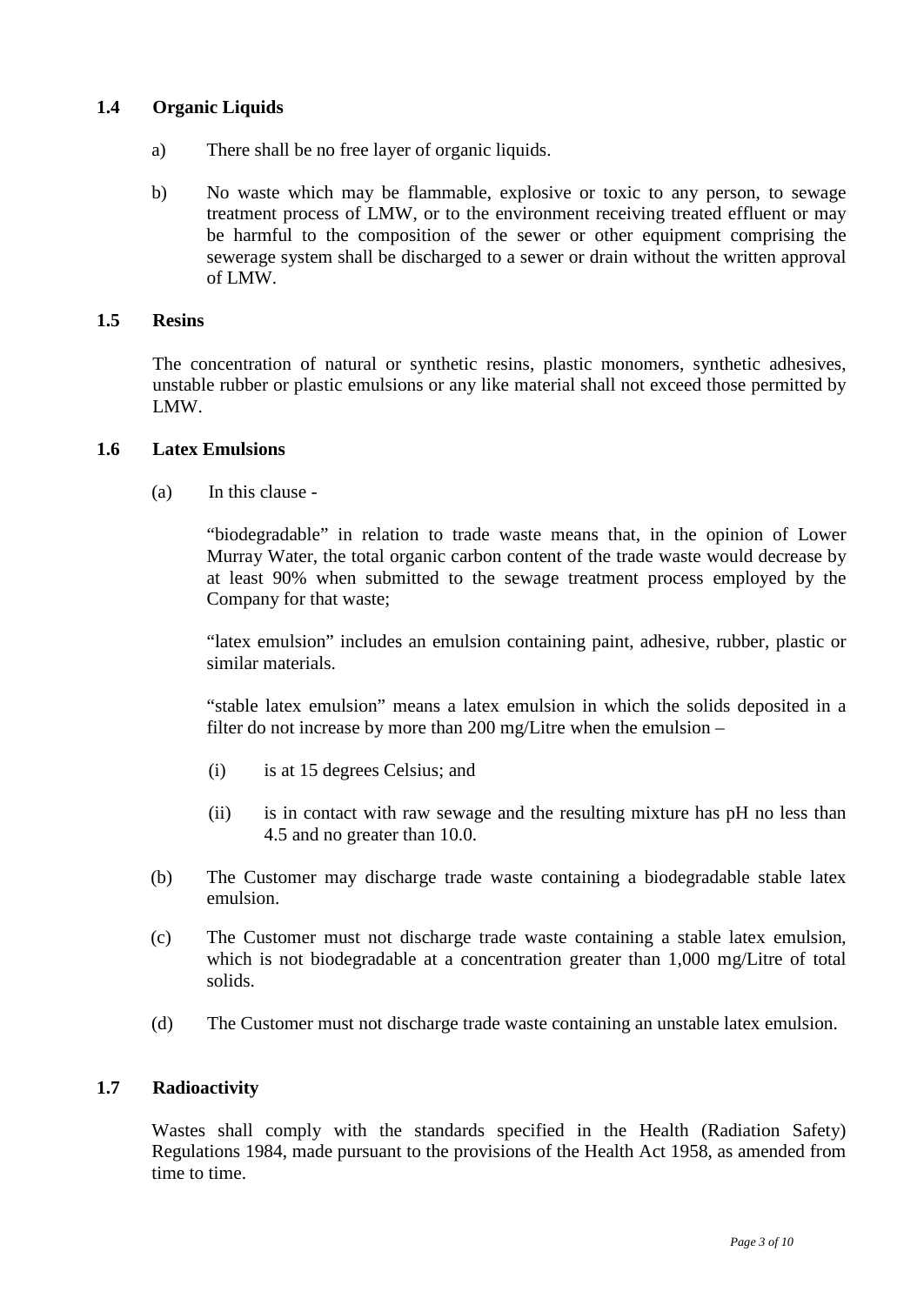# **2. CHEMICAL CHARACTERISTICS**

### **2.1 pH Value**

The pH value shall be within the range: 6.0 to 10.0 (unless otherwise varied by LMW).

#### **2.2 Organic Strength**

The Chemical Oxygen Demand concentration shall not exceed - 1800 mg/L.

### **2.3 Nutrients**

The concentration of Total Kjeldahl Nitrogen shall not exceed 200 mg/L and the concentration of Phosphorus shall not exceed 20 mg/L. These levels may be varied by LMW having regard to the effect on sewage treatment process and plant effluent requirements.

#### **2.4 Corrosive and Toxic Substances**

The maximum allowable concentrations in milligrams per litre of corrosive and toxic substances shall be as stated in Table A.

| <b>Substance</b>                   | <b>Maximum Allowable Concentration,</b><br>mg/L |
|------------------------------------|-------------------------------------------------|
| Ammonia plus ammoniacal ion,       |                                                 |
| expressed as N                     | 50                                              |
| Arsenic                            |                                                 |
| Bromine as Br <sub>2</sub>         | 5                                               |
| Chlorine as $Cl2$                  | 5                                               |
| Cyanide as CN                      | 10                                              |
| Fluoride                           | 30                                              |
| Iodine as $I_2$                    | 5                                               |
| Phenol and chemical derivatives of |                                                 |
| phenol (as phenol)                 | 100                                             |
| Sulphates                          | 200                                             |
| Sulphide as S                      |                                                 |
| Sulphite as S                      | 8                                               |
| Thiosulphate as S                  | 20                                              |

 $TABLE - A$ 

Where Sulphite and Thiosulphate are both present in the waste stream:

| Sulphite as S plus 0.4 times Thiosulphate as: |  |
|-----------------------------------------------|--|
|                                               |  |

### **2.5 Metals**

The discharge shall not exceed the maximum allowable concentration specified in Table B.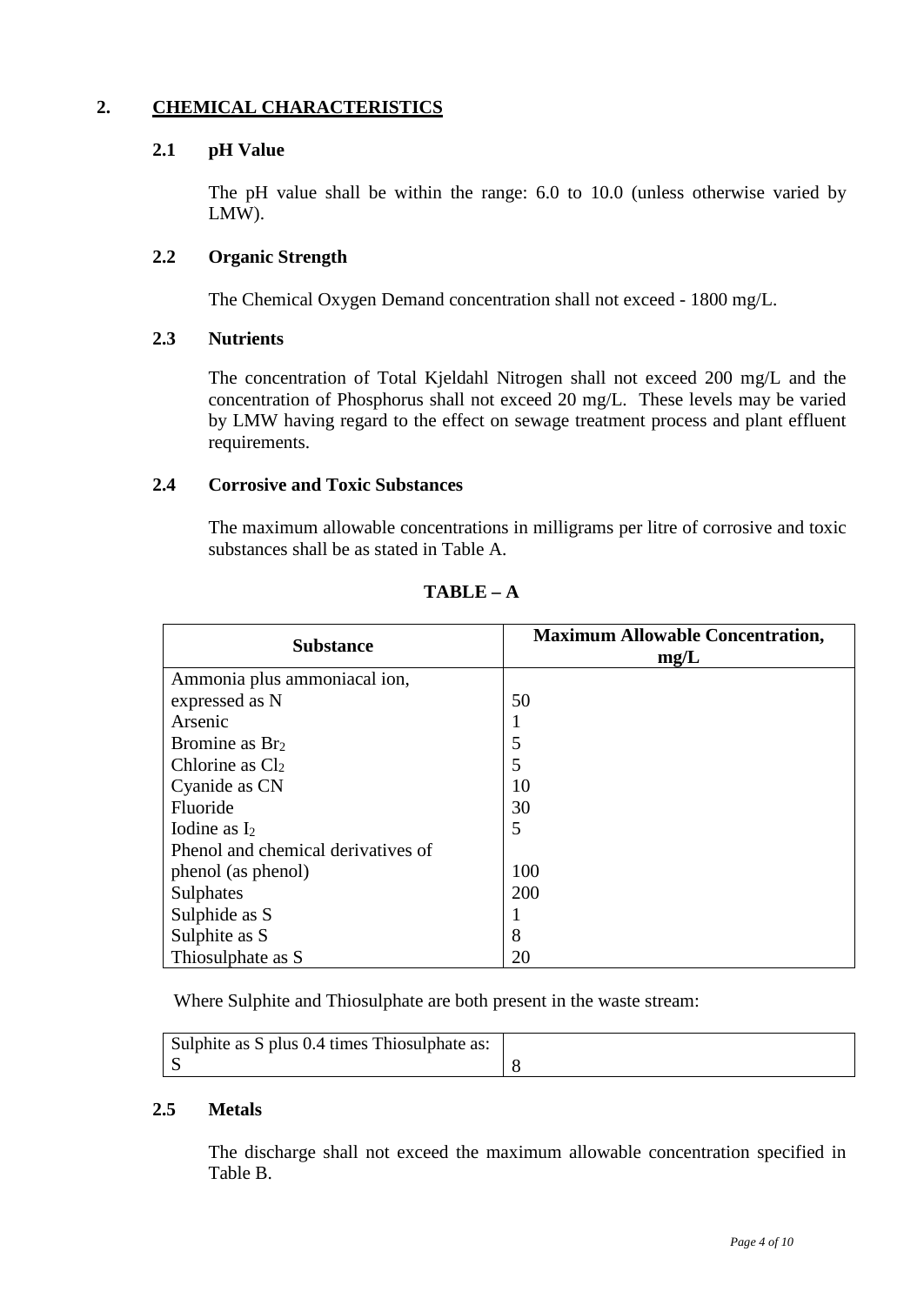| <b>Element</b> | <b>Maximum Allowable Concentration,</b><br>mg/L |
|----------------|-------------------------------------------------|
| Aluminium      | 100                                             |
| <b>Barium</b>  | 150                                             |
| Beryllium      | 30.0                                            |
| <b>Boron</b>   | 25.0                                            |
| Cadmium        | 2.0                                             |
| Chromium       | 10.0                                            |
| Cobalt         | 10.0                                            |
| Copper         | 10.0                                            |
| Iron           | 30.0                                            |
| Lead           | 10.0                                            |
| Manganese      | 10.0                                            |
| Mercury        | 0.05                                            |
| Molebdemum     | 10.0                                            |
| Nickel         | 10.0                                            |
| Selenium       | 5.0                                             |
| Silver         | 2.0                                             |
| Thallium       | 20.0                                            |
| Tin            | 10.0                                            |
| Uranium (238)  | 30.0                                            |
| Zinc           | 10.0                                            |

**TABLE – B**

## **2.6 Methylene Blue Active Substances shall not exceed**

500 mg/L.

### **2.7 Inhibitory Chemicals**

No waste when diluted to a 5 per cent solution with sewage shall cause an appropriate microbiological sewage treatment process, as determined by LMW, to be inhibited by more than 20 per cent.

### **2.8 Organic Acids**

The Customer must not discharge trade waste containing total phenoxyacetic acids and chemical derivatives (expressed as phenoxyacetic acid) at a concentration greater than 1,000 mg/Litre.

## **2.9 Phenolic Substances**

The Customer must not discharge trade waste containing a substance listed in. Table C with a concentration greater than is listed for that substance.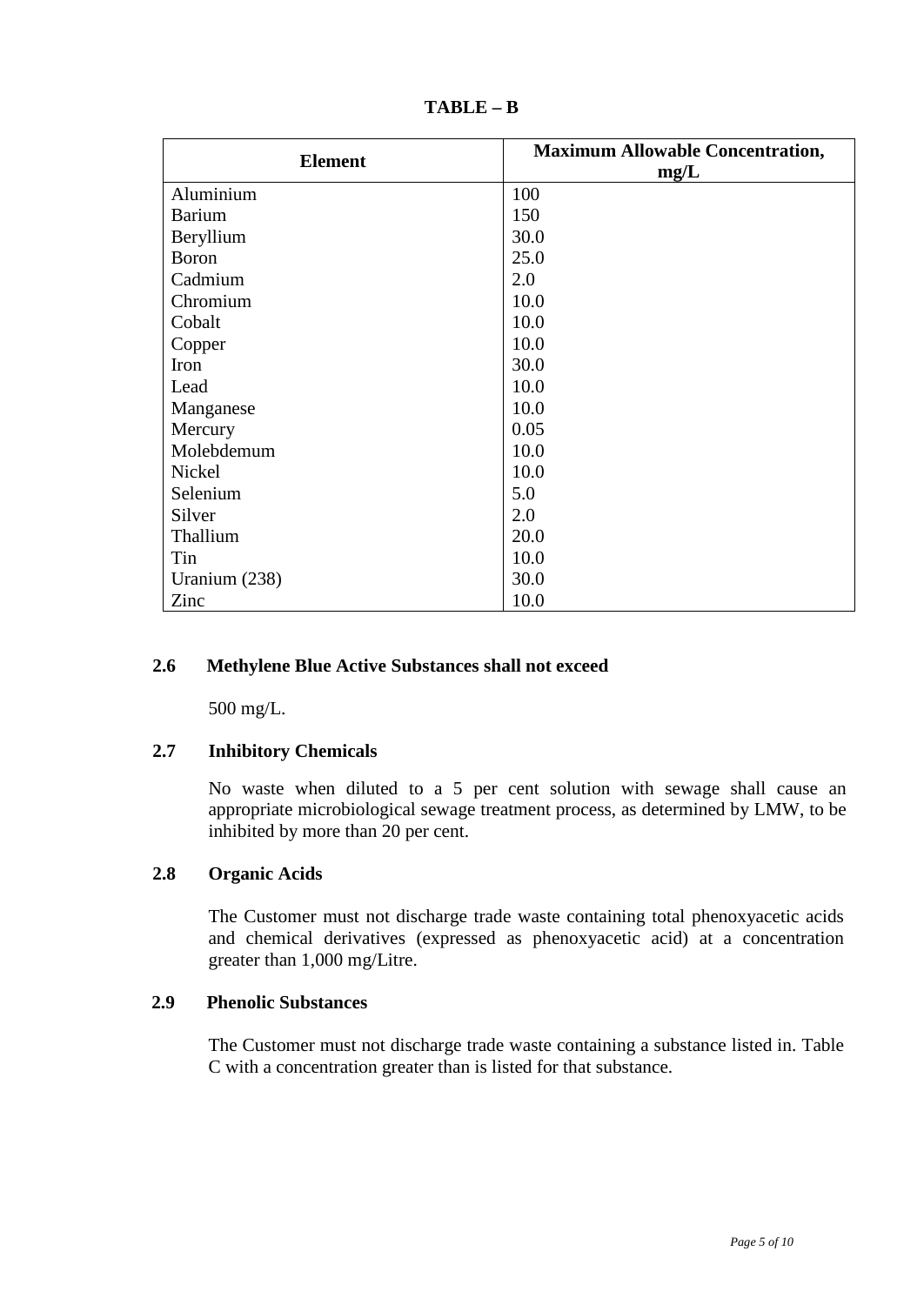| <b>Substance</b>                 | <b>Maximum Allowable Concentration,</b><br>mg/L |
|----------------------------------|-------------------------------------------------|
| Sum of phenol, monochlorophenol, |                                                 |
| dichlorophenol and their isomers | 300                                             |
| Trichlorophenol                  | 50                                              |
| Tetrachlorophenols               |                                                 |
| Pentachlorophenol                |                                                 |

### **2.10 Aldehydes and Ketones**

The Customer must not discharge trade waste containing a substance listed in Table D with a concentration greater than is listed for that substance.

| anı |  |
|-----|--|
|-----|--|

| <b>Substance</b>                 | <b>Maximum Allowable Concentration,</b><br>mg/L |
|----------------------------------|-------------------------------------------------|
| Acetone                          | 50                                              |
| Acrolein                         | 0.1                                             |
| Formaldehyde (expressed as HCHO) | 200                                             |

## **2.11 Nitriles**

The Customer must not discharge trade waste containing acrylonitrile at a concentration greater than 1.0 mg/Litre.

#### **2.12 Mononuclear Aromatic Hydrocarbons**

The Customer must not discharge trade waste containing a mononuclear aromatic hydrocarbon listed in Table E in a concentration greater than is listed for the substance.

| 'able |  |
|-------|--|
|-------|--|

| <b>Substance</b>     | <b>Maximum Allowable Concentration,</b><br>mg/L |
|----------------------|-------------------------------------------------|
| Benzene              | 1.0                                             |
| Cumene               | 3.0                                             |
| 2,4 Dinitrotoluene   | 10.0                                            |
| 2, 6 Dinitrotoluene  | 10.0                                            |
| Ethylbenzene         | 2.0                                             |
| Nitrotoluene         | 5.0                                             |
| Styrene              | 2.0                                             |
| Toluene              | 2.0                                             |
| <b>Total Xylenes</b> | 2.0                                             |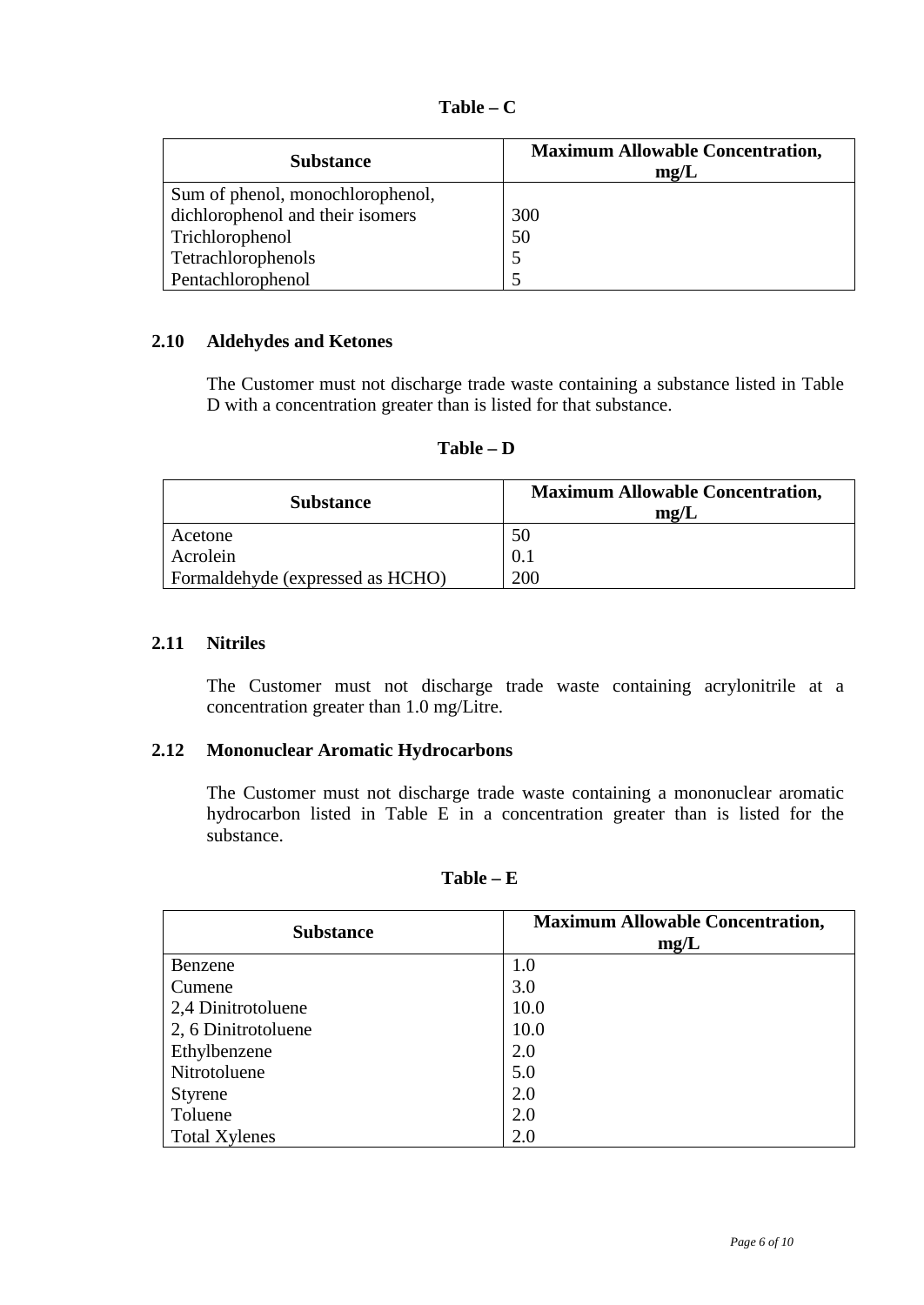## **2.13 Halogenated Aliphatic Hydrocarbons**

The Customer must not discharge trade waste containing a halogenated aliphatic hydrocarbon listed in Table F in a concentration greater than is listed for that substance.

| <b>Substance</b>                       | <b>Maximum Allowable Concentration,</b><br>mg/L |
|----------------------------------------|-------------------------------------------------|
| 1,2 Dichloroethane                     | 5.0                                             |
| 1,1,1 Trichloroethane                  | 3.0                                             |
| 1,1,2 Trichloroethane                  | 3.0                                             |
| 1,1,2,2 Tetrachloroethane              | 2.0                                             |
| Hexachloroethane                       | 1.0                                             |
| Chloromethane (Vinyl Chloride Monomer) | 0.5                                             |
| 1,2 Dichloroethylene                   | 5.0                                             |
| Trichloroethylene                      | 1.0                                             |
| Tetrachloroethylene                    | 1.0                                             |
| Carbon Tetrachloride                   | 1.0                                             |
| Methylene Chloride                     | 5.0                                             |
| Methyl Chloride                        | $1.0 \mu g/L$                                   |
| Methyl Bromide                         | $1.0 \mu g/L$                                   |
| Trichloromethane (Chloroform)          | 1.0                                             |
| Bromodichloromethane                   | 1.0                                             |
| Trichlorofluoromethane                 | 1.0                                             |
| Dichlorodifluoromethane                | 1.0                                             |
| Chlorodibromomethane                   | 5.0                                             |
| 1,1 Dichloropropane                    | 5.0                                             |
| 1,2 Dichloropropane                    | 5.0                                             |
| 1,3 Dicloropropane                     | $1.0 \mu g/L$                                   |
| Hexachlorobutadiene                    | $1.0 \ \mu g/L$                                 |

| 'able<br>e |  |
|------------|--|
|------------|--|

### **2.14 Aliphatic Hydrocarbons**

The Customer must not discharge trade waste containing aliphatic hydrocarbons C5 to C9 at a concentration greater than 1.0 mg/Litre.

# **2.15 Esters**

The Customer must not discharge trade waste containing a substance listed in Table G in a concentration greater than is listed for that substance.

| Table |  |
|-------|--|
|-------|--|

| <b>Substance</b>    | <b>Maximum Allowable Concentration,</b><br>mg/L |
|---------------------|-------------------------------------------------|
| Ethyl Acrylate      |                                                 |
| Methyl Methacrylate | 30.0                                            |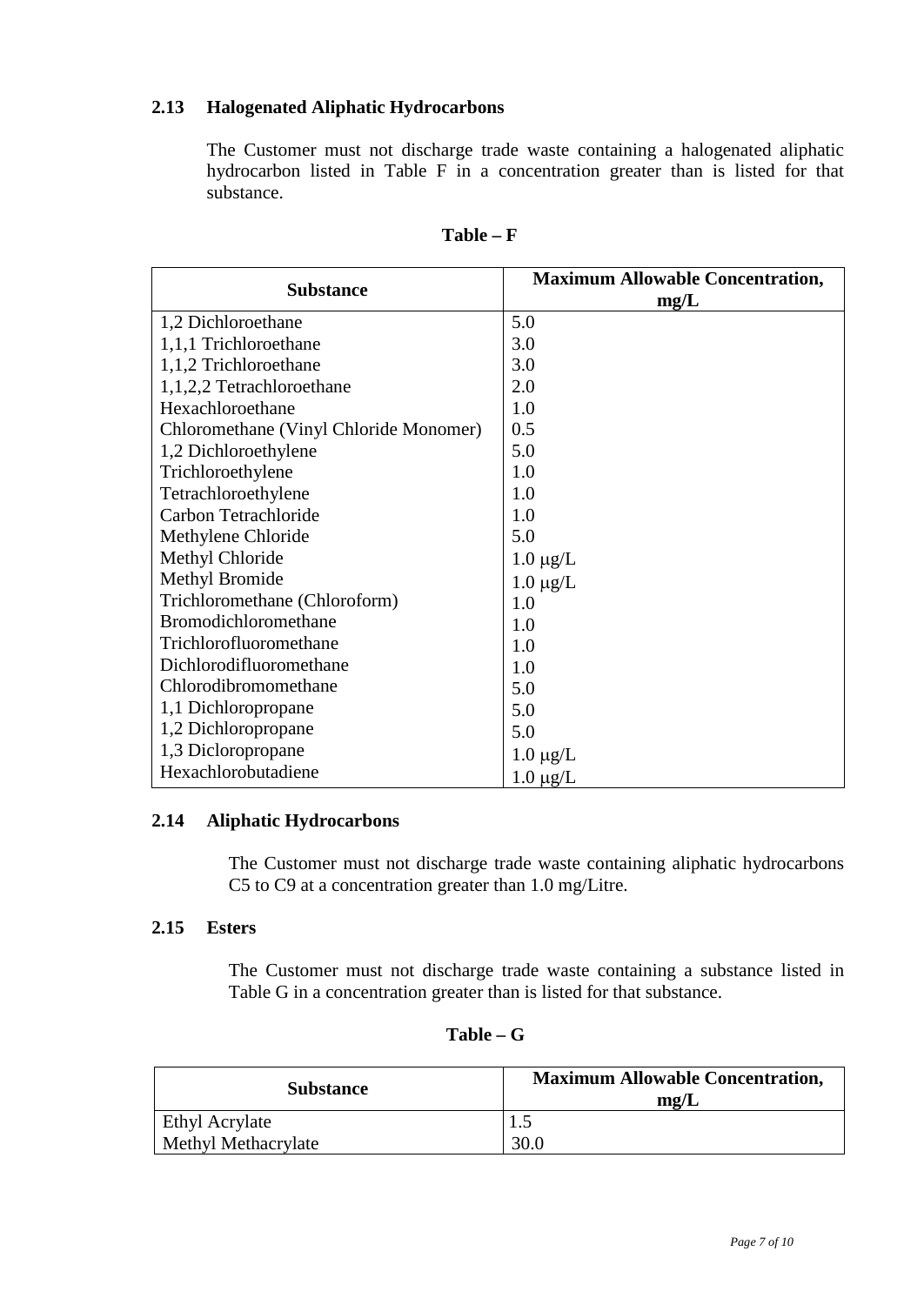## **2.16 Ethers**

The Customer must not discharge trade waste containing diethylene glycol monobutyl ether (butyl carbitol) in a concentration greater than 2,000 mg/Litre.

## **2.17 Other Organics**

The Customer must not discharge trade waste containing a substance listed in Table H with a concentration greater than is listed for that substance.

| apie |  |
|------|--|
|------|--|

| <b>Substance</b> | <b>Maximum Allowable Concentration,</b><br>mg/L |
|------------------|-------------------------------------------------|
| Glyphose         | 10                                              |
| Trifluralin      | 10                                              |
| Epichlorohdrin   | 0.3                                             |

### **2.18 Persistent Organochlorine Pesticides**

- (a) The Customer must not discharge trade waste containing persistent organochlorine pesticides, except in accordance with this paragraph.
- (b) The Customer must not discharge trade waste containing pesticides listed in Table I in a concentration greater than is listed for that pesticide.

| <b>Pesticide</b> | <b>Maximum Allowable Concentration,</b><br>mg/L |
|------------------|-------------------------------------------------|
| Aldrin           | 0.001                                           |
| Chlordae         | 0.006                                           |
| <b>DDT</b>       | 0.003                                           |
| Dieldrin         | 0.001                                           |
| Heptachlor       | 0.003                                           |
| Lindane          | 0.100                                           |

**Table – I**

### **2.19 Halogenated Aromatic Hydrocarbons**

- (a) The Customer must not discharge trade waste containing halogenated aromatic hydrocarbons, except in accordance with this paragraph.
- (b) The Customer must not discharge trade waste containing a substance listed in Table J in a concentration greater than is listed for that substance.

| anı |  |
|-----|--|
|-----|--|

| <b>Substance</b>                  | <b>Maximum Allowable Concentration,</b><br>mg/L |
|-----------------------------------|-------------------------------------------------|
| Polychlorinated Biphenyls (PCB's) | 0.002                                           |
| Polybrominated Biphen Is PBB's    | 0.002                                           |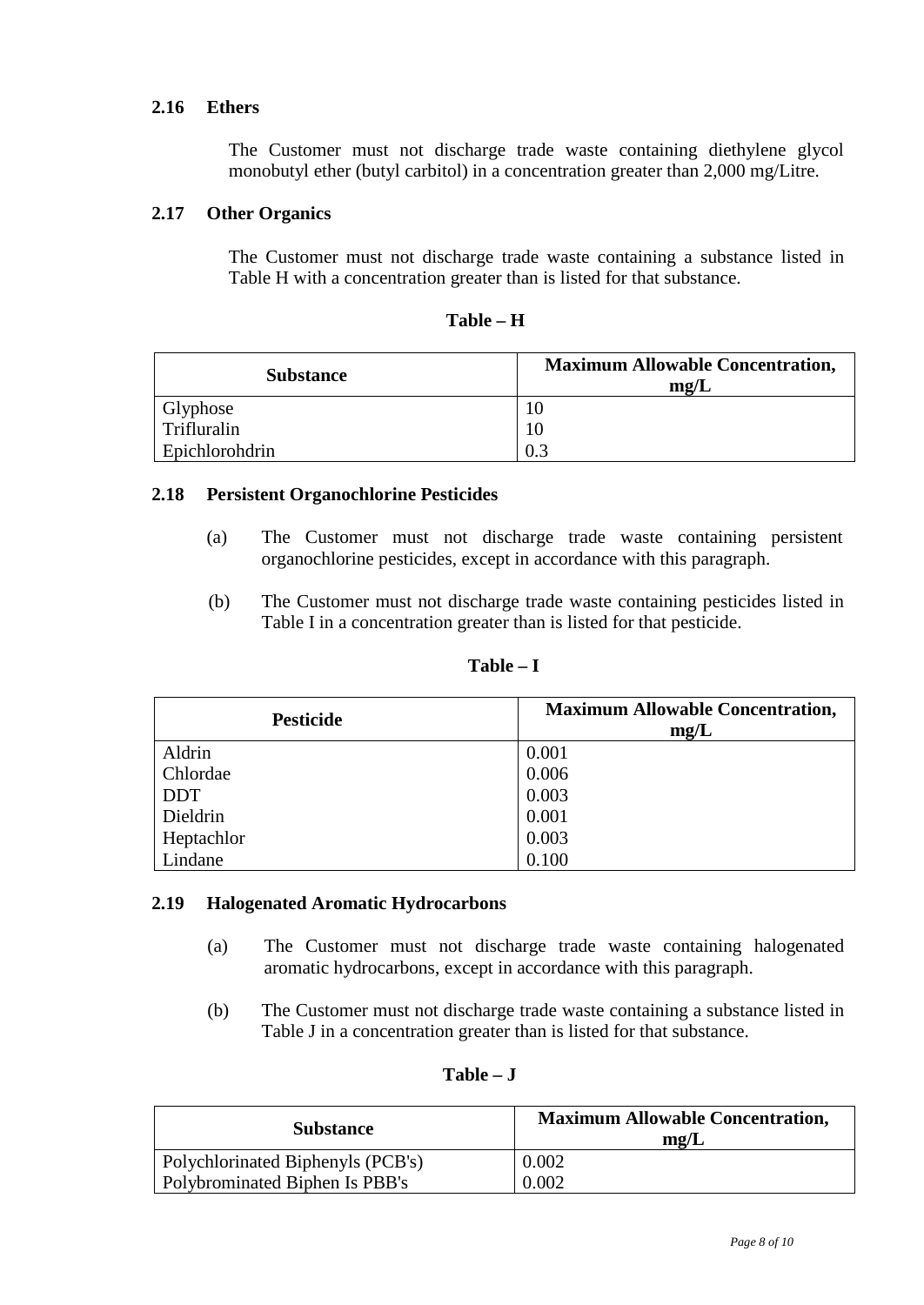### **2.20 Chlorodibenzo-p-dioxins and Chlorodibenzo-furans**

- (a) The Customer must not discharge any trade waste containing any of the full range of chlorodibenzo p dioxin and chlorodibenzo furan cogeners, except in accordance with this paragraph.
- (b) Subject to sub-paragraphs (c), (d) and (e), the Customer must not discharge trade waste containing any of the full range of chlorodibenzo-p-dioxin and chlorodibenzo furan congeners in a concentration greater than the NATO total toxic equivalent of 40.0 ng/L.
- (c) Notwithstanding sub-paragraph (b), Lower Murray Water may at any time in writing require the Customer not to discharge any trade waste containing any of the full range of chlorodibenzo-p-dioxin and chlorodibenzo-furan congeners in a concentration greater than the NATO total toxic equivalent of 20.0 ng/L.
- (d) Subject to sub paragraph (e), the Customer must not discharge trade waste containing any 2,3,7 or 8 tetrachlorodibenzo p dioxin congeners in a concentration greater than the NATO toxic equivalent of 20.0 ng/L.
- (e) Notwithstanding sub-paragraph (d), Lower Murray Water may at any time require the Customer not to discharge any 2,3,7,8 tetrachlorodibenzo-p-dioxin congeners in a concentration greater than the NATO total toxic equivalent of 5.0 ng/L.

## **2.21 Headspace Air**

The Customer must not discharge trade waste to a sewer, which at the nearest point of the sewer accessible by humans from the point of discharge, in any respect fails to comply with every relevant Work Safe Australia Exposure Standard relating to short-term exposure levels.

### **2.22 Other Substances**

A Customer must not discharge trade waste containing any substance not otherwise mentioned in this Schedule:

- (a) in a concentration no greater than  $1 \mu g/L$ ; and
- (b) where the discharge or release of which to any element of the environment is restricted or prohibited by any legislation applying in Victoria; and
- (c) in quantities or of a quality that in the opinion of Lower Murray Water would or is reasonably likely to endanger human life, compromise the safety of a person or of the works, or significantly adversely affect the operation of a sewage treatment plant or any part of the environment.

These levels may be varied by LMW having regard to the effect on sewage treatment process, plant effluent requirements and soils which are required to be monitored for Environment Protection Authority licensing conditions.